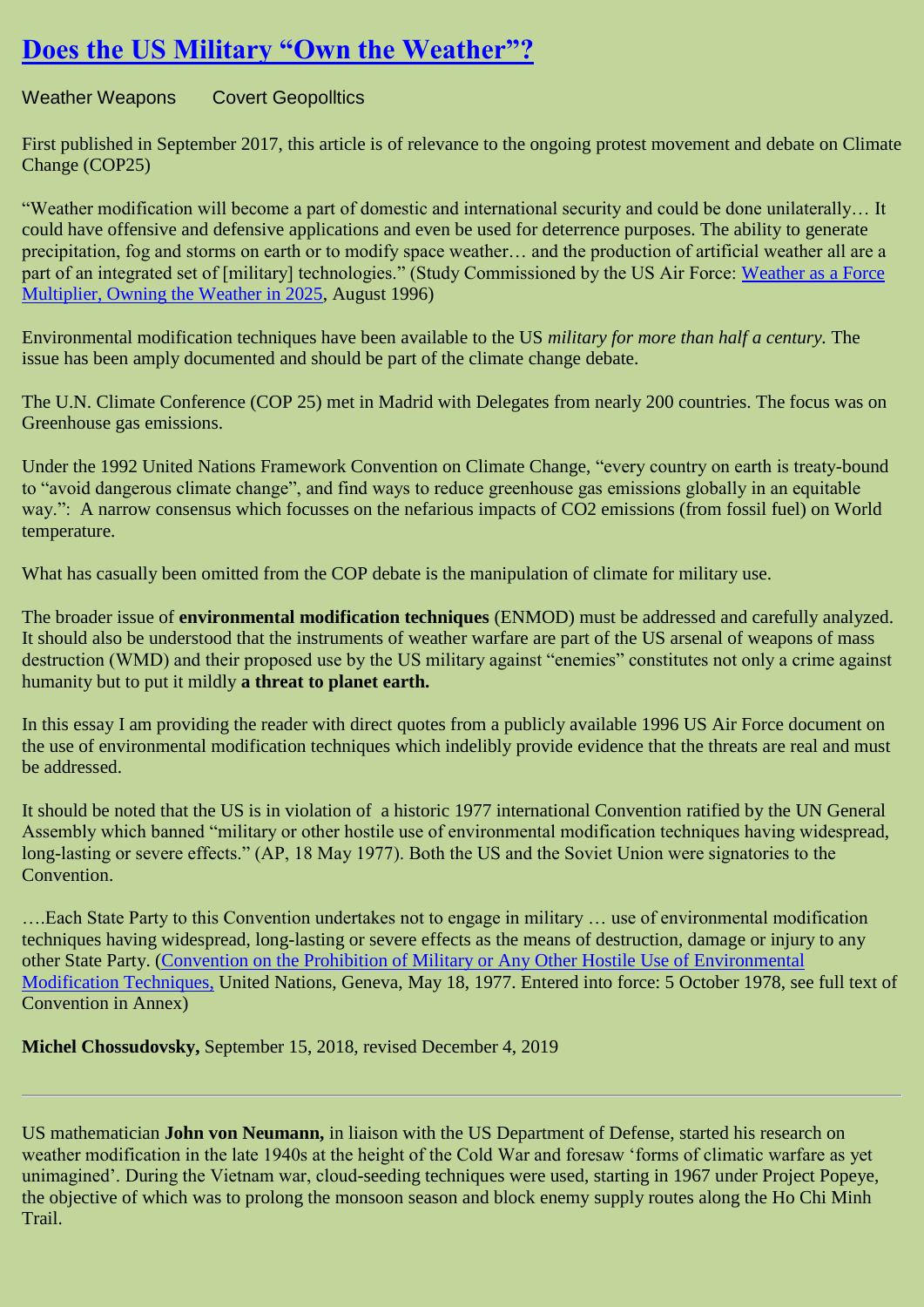The US military has developed advanced capabilities that enable it selectively to alter weather patterns. The technology, which was initially developed in the 1990s under the **High-frequency Active Auroral Research Program (HAARP)**, was an appendage of the Strategic Defense Initiative – 'Star Wars'. From a military standpoint, HAARP –which was officially abolished in 2014– is a weapon of mass destruction, operating from the outer atmosphere and capable of destabilising agricultural and ecological systems around the world.

Officially, the HAARP program has been closed down at its location in Alaska. The technology of weather modification shrouded in secrecy, nonetheless prevails. HAARP documents confirm that the technology was fully operational as of the mid 1990s.

*(For further details see Michel Chossudovsky, [The Ultimate Weapon of Mass Destruction: Owning the Weather for](https://www.globalresearch.ca/the-ultimate-weapon-of-mass-destruction-owning-the-weather-for-military-use-2/5306386)  [Military Use,](https://www.globalresearch.ca/the-ultimate-weapon-of-mass-destruction-owning-the-weather-for-military-use-2/5306386) first published by Global Research in 2006).*

It should be emphasized that while the US military confirms that weather warfare is fully operational, there is no documented evidence of its military use against enemies of the US. The subject matter is a taboo among environmental analysts. No in-depth investigation has been undertaken to reveal the operational dimensions of weather warfare.

The irony is that the impacts of ENMOD techniques for military use were documented by CBC TV in the early 1990s.

The CBC TV report acknowledged that the HAARP facility in Alaska under the auspices of the US Air Force had the ability of triggering typhoons, earthquakes, floods and droughts: .

Directed energy is such a powerful technology it could be used to heat the ionosphere to turn weather into a weapon of war. **Imagine using a flood to destroy a city or tornadoes to decimate an approaching army in the desert.** The military has spent a huge amount of time on weather modification as a concept for battle environments. If an electromagnetic pulse went off over a city, basically all the electronic things in your home would wink and go out, and they would be permanently destroyed."

### **CBC TV Report**

## **"Weather as a Force Multiplier: Owning the Weather"**

In this article we will provide key quotations from a US 1996 US Air Force document which analyzes weather modification techniques for military use.

The underlying objective from a military standpoint is "Owning the Weather".

At the time this study was commissioned in 1996, the HAARP program was already fully operational as documented by the CBC documentary.

The stated purpose of the Report is described below:

In this paper we show that appropriate application of weather-modification can provide battlespace dominance to a degree never before imagined. In the future, such operations will enhance air and space superiority and provide new options for battlespace shaping and battlespace awareness there, waiting for us to pull it all together;" in 2025 we can ―Own the Weather.‖*[\(Commissioned by US Air Force document AF 2025 Final Report,](https://www.geoengineeringwatch.org/documents/vol3ch15.pdf)* (public document[\)Climate](https://www.globalresearch.ca/climate-change-geoengineering-and-environmental-modification-techniques-enmod/5357966)  [Change, Geoengineering and Environmental Modification Techniques \(ENMOD\)](https://www.globalresearch.ca/climate-change-geoengineering-and-environmental-modification-techniques-enmod/5357966)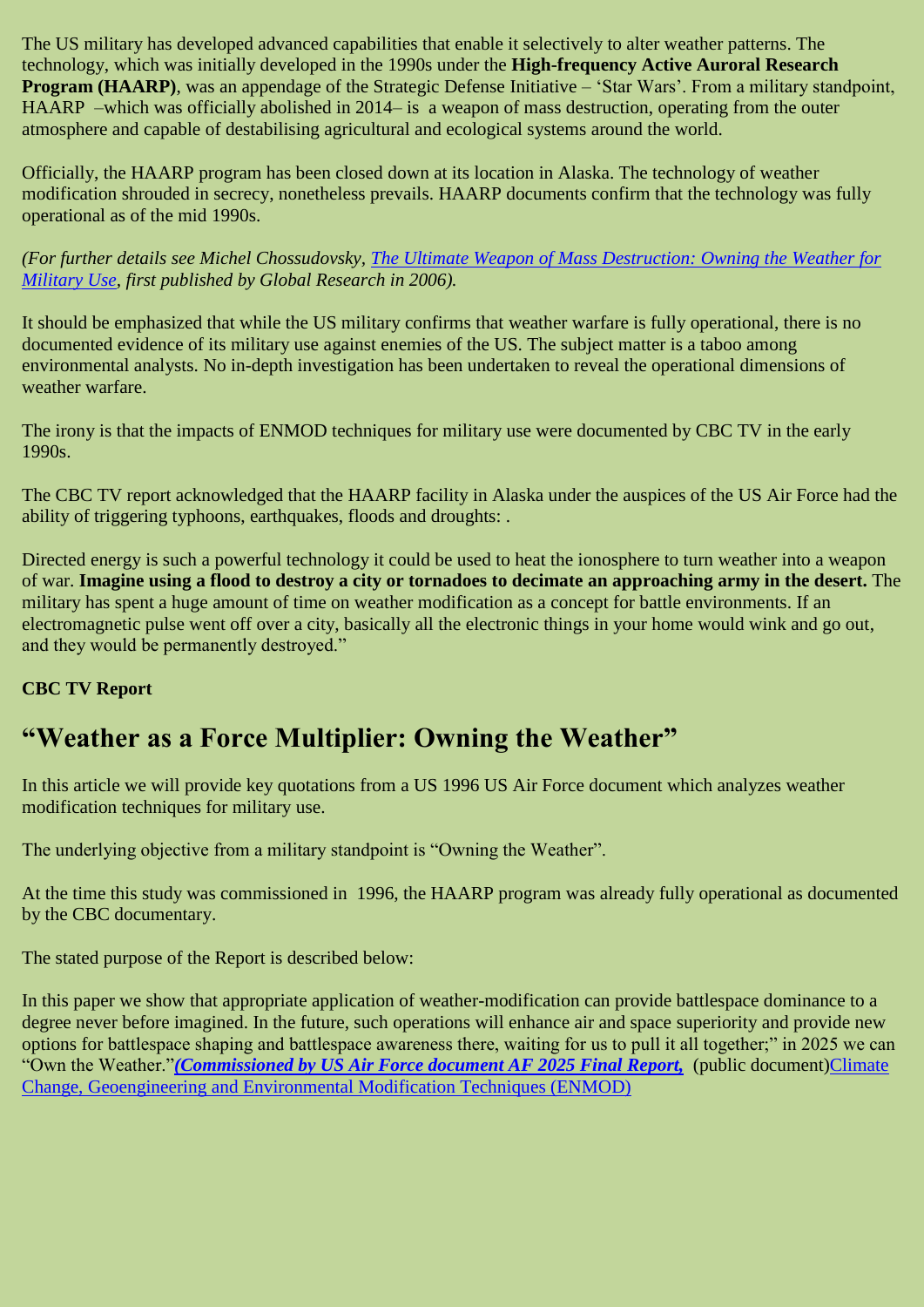In 2025, US aerospace forces can "own the weather" by capitalizing on emerging technologies and focusing development of those technologies to war-fighting applications. Such a capability offers the war fighter tools to shape the battlespace in ways never before possible. It provides opportunities to impact operations across the full spectrum of conflict and is pertinent to all possible futures. The purpose of this paper is to outline a strategy for the use of a future weather-modification system to achieve military objectives rather than to provide a detailed technical road map.

W

A high-risk, high-reward endeavor, weather-modification offers a dilemma not unlike the splitting of the atom. While some segments of society will always be reluctant to examine controversial issues such as weather-modification, the tremendous military capabilities that could result from this field are ignored at our own peril. From enhancing friendly operations or disrupting those of the enemy via small-scale tailoring of natural weather patterns to complete dominance of global communications and counterspace control, weather-modification offers the war fighter a wide-range of possible options to defeat or coerce an adversary. Some of the potential capabilities a weather-modification system could provide to a war-fighting commander in chief (CINC) are listed in table 1.

Technology advancements in five major areas are necessary for an integrated weather-modification capability: (1) advanced nonlinear modeling techniques, (2) computational capability, (3) information gathering and transmission, (4) a global sensor array, and (5) weather intervention techniques. Some intervention tools exist today and others may be developed and refined in the future.

*Weather-modification, according to [US Air Force document AF 2025 Final Report,](http://csat.au.af.mil/2025/volume3/vol3ch15.pdf)*

*"offers the war fighter a wide range of possible options to defeat or coerce an adversary", capabilities, it says, extend to the triggering of floods, hurricanes, droughts and earthquakes:* 

‗Weather modification will become a part of domestic and international security and could be done unilaterally… It could have offensive and defensive applications and even be used for deterrence purposes. The ability to generate precipitation, fog and storms on earth or to modify space weather… and the production of artificial weather all are a part of an integrated set of [military] technologies."

### See [complete reports commissioned by the US Air Force](https://www.geoengineeringwatch.org/documents/vol3ch15.pdf)

….From enhancing friendly operations or disrupting those of the enemy via small-scale tailoring of natural weather patterns to complete dominance of global communications and counterspace control, weather-modification offers the war fighter a wide-range of possible options to defeat or coerce an adversary. Some of the potential capabilities a weather-modification system could provide to a war-fighting commander in chief (CINC) are listed in table 1.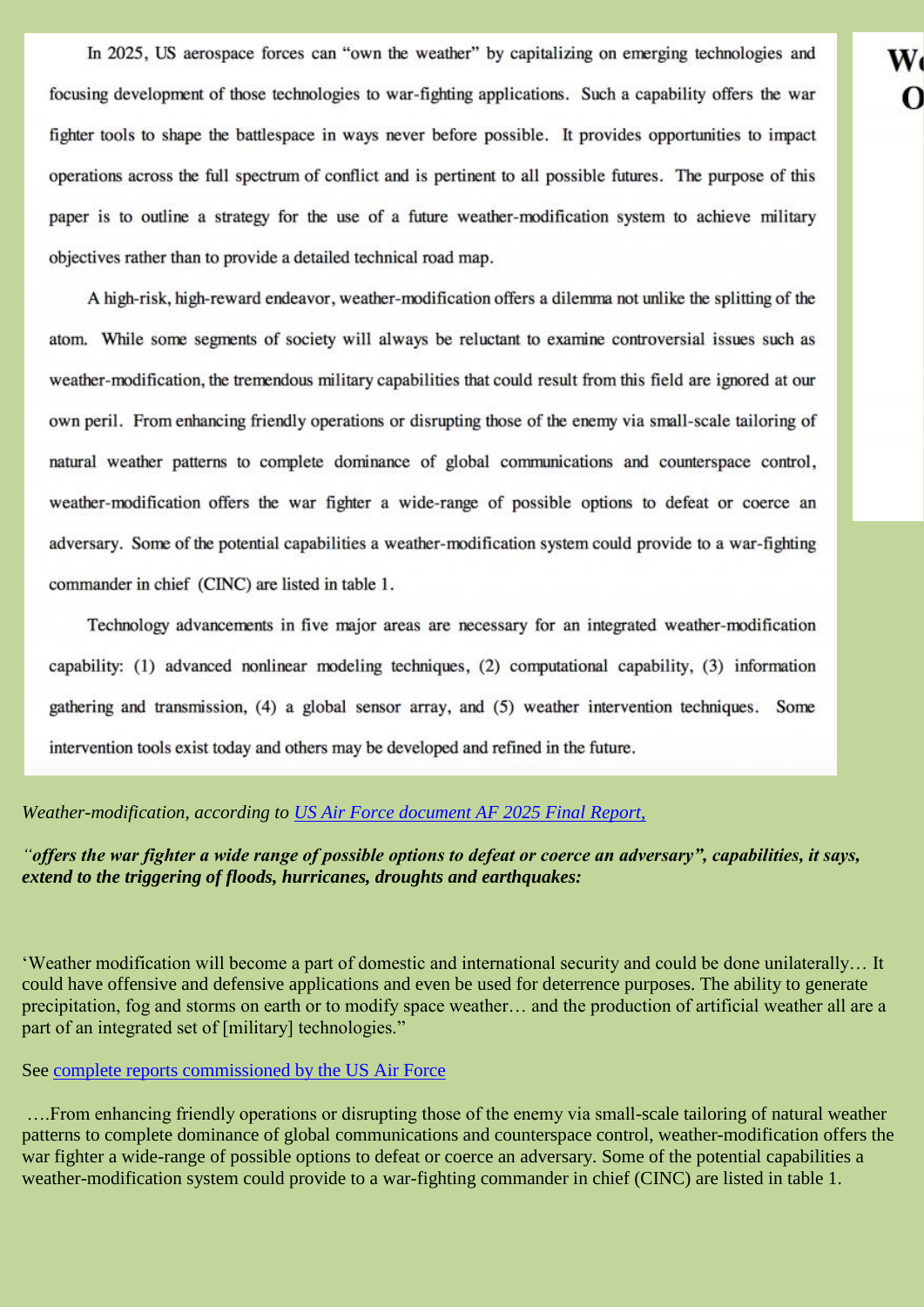### **Precipitation Enhancement Precipitation Avoidance** - Flood Lines of Communication - Maintain/Improve LOC - Reduce PGM/Recce Effectiveness - Maintain Visibility - Decrease Comfort Level/Morale - Maintain Comfort Level/Morale **Storm Modification Storm Enhancement** - Deny Operations - Choose Battlespace Environment **Precipitation Denial Space Weather** - Deny Fresh Water - Improve Communication Reliability - Induce Drought - Intercept Enemy Transmissions - Revitalize Space Assets **Space Weather** - Disrupt Communications/Radar **Fog and Cloud Generation** - Disable/Destroy Space Assets - Increase Concealment **Fog and Cloud Removal Fog and Cloud Removal** - Deny Concealment - Maintain Airfield Operations - Increase Vulnerability to PGM/Recce - Enhance PGM Effectiveness **Detect Hostile Weather Activities Defend against Enemy Capabilities**

### *Source: US Air Force*

### **Why Would We Want to Mess with the Weather?** is the subtitle of chapter 2 of the Report

"According to Gen Gordon Sullivan, former Army chief of staff, "As we leap technology into the 21st century, we will be able to see the enemy day or night, in any weather— and go after him relentlessly." global, precise, real-time, robust, systematic weather-modification capability would provide war-fighting CINCs with a powerful force multiplier to achieve military objectives. Since weather will be common to all possible futures, a weathermodification capability would be universally applicable and have utility across the entire spectrum of conflict. The capability of influencing the weather even on a small scale could change it from a force degrader to a force multiplier."

Under the heading:

## **What Do We Mean by "Weather-modification"?**

### The report states:

―The term weather-modification may have negative connotations for many people, civilians and military members alike. It is thus important to define the scope to be considered in this paper so that potential critics or proponents of further research have a common basis for discussion.

In the broadest sense, weather-modification can be divided into two major categories: **suppression and intensification of weather patterns**. In extreme cases, it might involve **the creation of completely new weather patterns, attenuation or control of severe storms, or even alteration of global climate on a far-reaching and/or long-lasting scale.** In the mildest and least controversial cases it may consist of inducing or suppressing precipitation, clouds, or fog for short times over a small-scale region. Other low-intensity applications might include the alteration and/or use of near space as a medium to enhance communications, disrupt active or passive sensing, or other purposes." (emphasis added)

### **Operational Capabilities Matrix**

Table 1

#### **ENHANCE FRIENDLY FORCES DEGRADE ENEMY FORCES**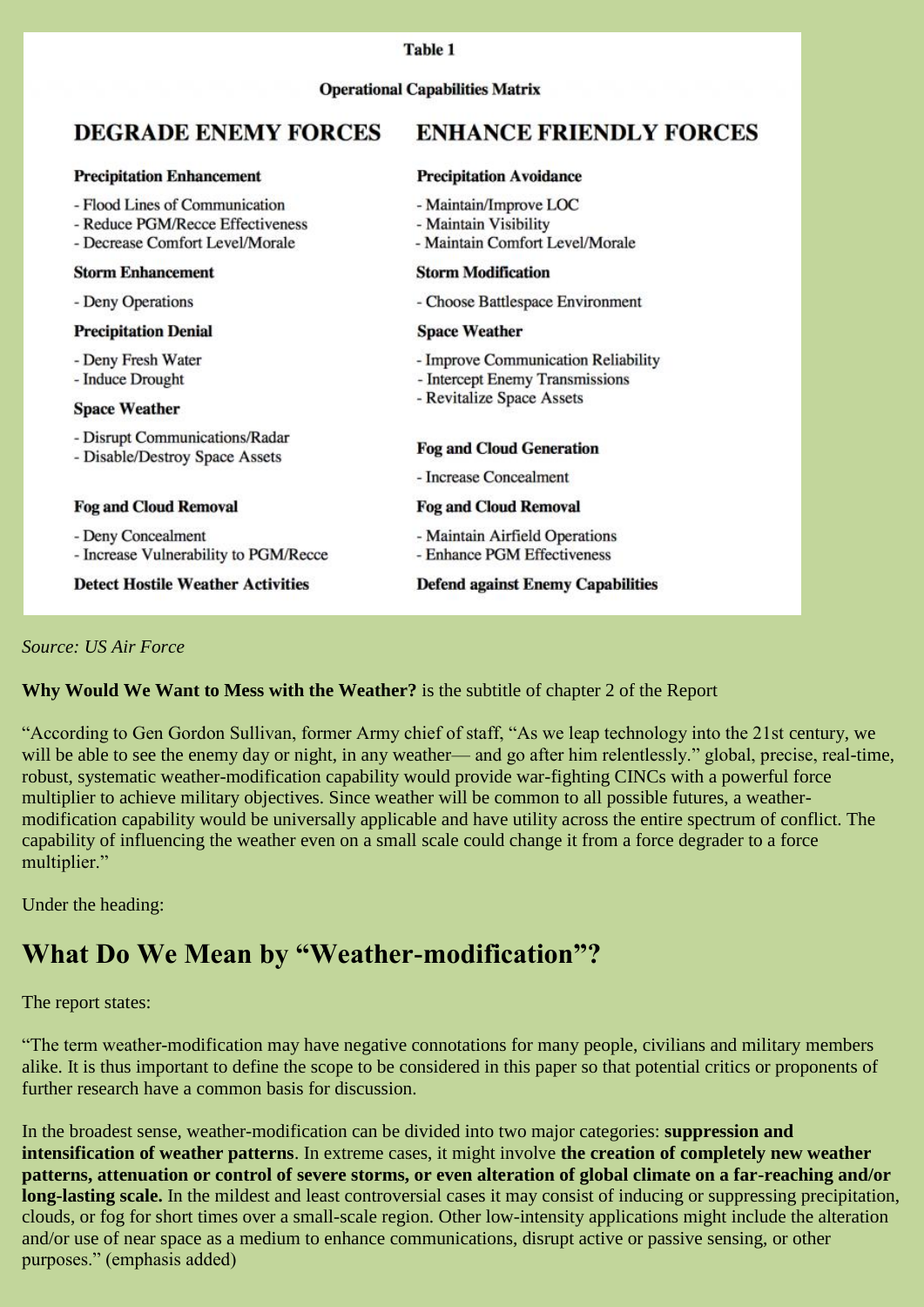### **The Triggering of Storms:**

―Weather-modification technologies might involve techniques that would increase latent heat release in the atmosphere, provide additional water vapor for cloud cell development, and provide additional surface and lower atmospheric heating to increase atmospheric instability.

Critical to the success of any attempt to trigger a storm cell is the pre-existing atmospheric conditions locally and regionally. The atmosphere must already be conditionally unstable and the large-scale dynamics must be supportive of vertical cloud development. The focus of the weather-modification effort would be to provide additional ―conditions‖ that would make the atmosphere unstable enough to generate cloud and eventually storm cell development. The path of storm cells once developed or enhanced is dependent not only on the mesoscale dynamics of the storm but the regional and synoptic (global) scale atmospheric wind flow patterns in the area which are currently not subject to human control." (page 19)

## **Is the CIA involved in Climate Engineering?**

### **The Involvement of the CIA in Climate Change Technologies**

Back in July 2013, MSN news reported that the CIA was involved in helping to fund a project by the National Academy of Sciences (NAS) focusing on geo-engineering and climate manipulation. The report not only acknowledged these technologies, it confirmed that US intelligence has been routinely involved in addressing the issue of climatic manipulation:

"The CIA is helping fund the research because the NAS also plans to evaluate "the national security concerns (that could be) related to geoengineering technologies being deployed somewhere in the world," Kearney said.

In an emailed statement, Christopher White, a spokesman for the CIA's office of public affairs, told MSN, "On a subject like climate change, the agency works with scientists to better understand the phenomenon and its implications on national security."

Although the CIA and the NAS are tight-lipped about what these concerns might be, **[one researcher notes t](http://www.academia.edu/2471074/Is_Geoengineering_a_National_Security_Risk)hat geoengineering has the potential to deliberately disrupt the weather for terrorist or military goals.**

John Pike, the director of GlobalSecurity.org, a Washington-based firm that specializes in addressing emerging security concerns, says that worries about the potential impact of geoengineering aren't as paramount as the potential security issues that could arise if the United States doesn't use the technology.

―A failure to engage in geoengineering could impact the political stability of other countries, and that could lead to trouble for the U.S.," he said.

The NAS project is supported by the U.S. intelligence community, the National Oceanic and Atmospheric Administration, the National Aeronautics and Space Administration, and the Department of Energy.

―historical examples of related technologies (e.g., cloud seeding and other weather modification) for lessons that might be learned about societal reactions, examine what international agreements exist which may be relevant to the experimental testing or deployment of geoengineering technologies, and briefly explore potential societal and ethical considerations related to geoengineering. This study is intended to provide a careful, clear scientific foundation that informs ethical, legal, and political discussions surrounding geoengineering."

( See http://www8.nationalacademies.org/cp/projectview.aspx?key=49540 )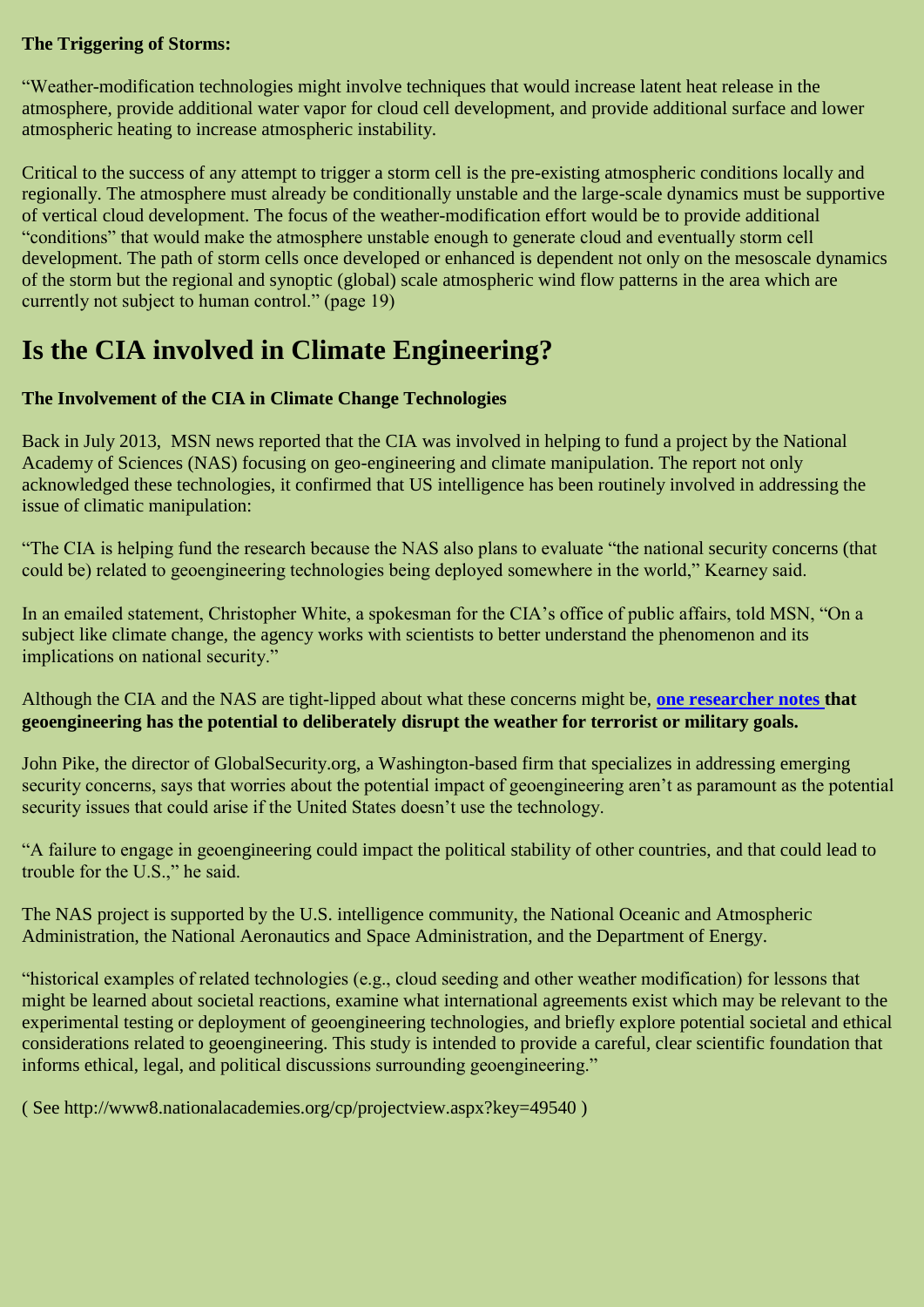News > Science

# Spy agencies could be funding geoengineering research in pursuit of weaponising the weather, scientists claims

A leading climate scientist said calls purportedly from the CIA left him 'scared' about the consequences

Loulla-Mae Eleftheriou-Smith | Sunday 15 February 2015 17:38 GMT | 0 comments

According to a 2015 [report](http://www.independent.co.uk/news/science/spy-agencies-could-be-funding-geoengineering-research-in-pursuit-of-weaponising-the-weather-scientists-claims-10047544.html) in the Independent (screenshot above), quoting a renowned US scientist Alan Robock:

―A senior American climate scientist has spoken of the fear he experienced when US intelligence services apparently asked him about the possibility of weaponising the weather as a major report on geo-engineering is to be published this week.

Professor Alan Robock stated that three years ago, two men claiming to be from the CIA had called him to ask whether experts would be able to tell if hostile forces had begun manipulating the US's weather, though he suspected the purpose of the call was to find out if American forces could meddle with other countries' climates instead."

The original source of this article is Global Research Copyright © [Prof Michel Chossudovsky,](https://www.globalresearch.ca/author/michel-chossudovsky) Global Research, 2020

You can actually participate in crippling the Deep State organized criminal cabal, while enjoying healthcare freedom at the same time, by [boycotting Big Pharma](https://virutron.com/) for good.



## **Like this:**

*Related*



**[U.S. Attacked the Philippines with HAARP](https://geopolitics.co/2014/02/04/u-s-attacked-philippines-using-haarp/)**

February 4, 2014

In "Enlightenment"